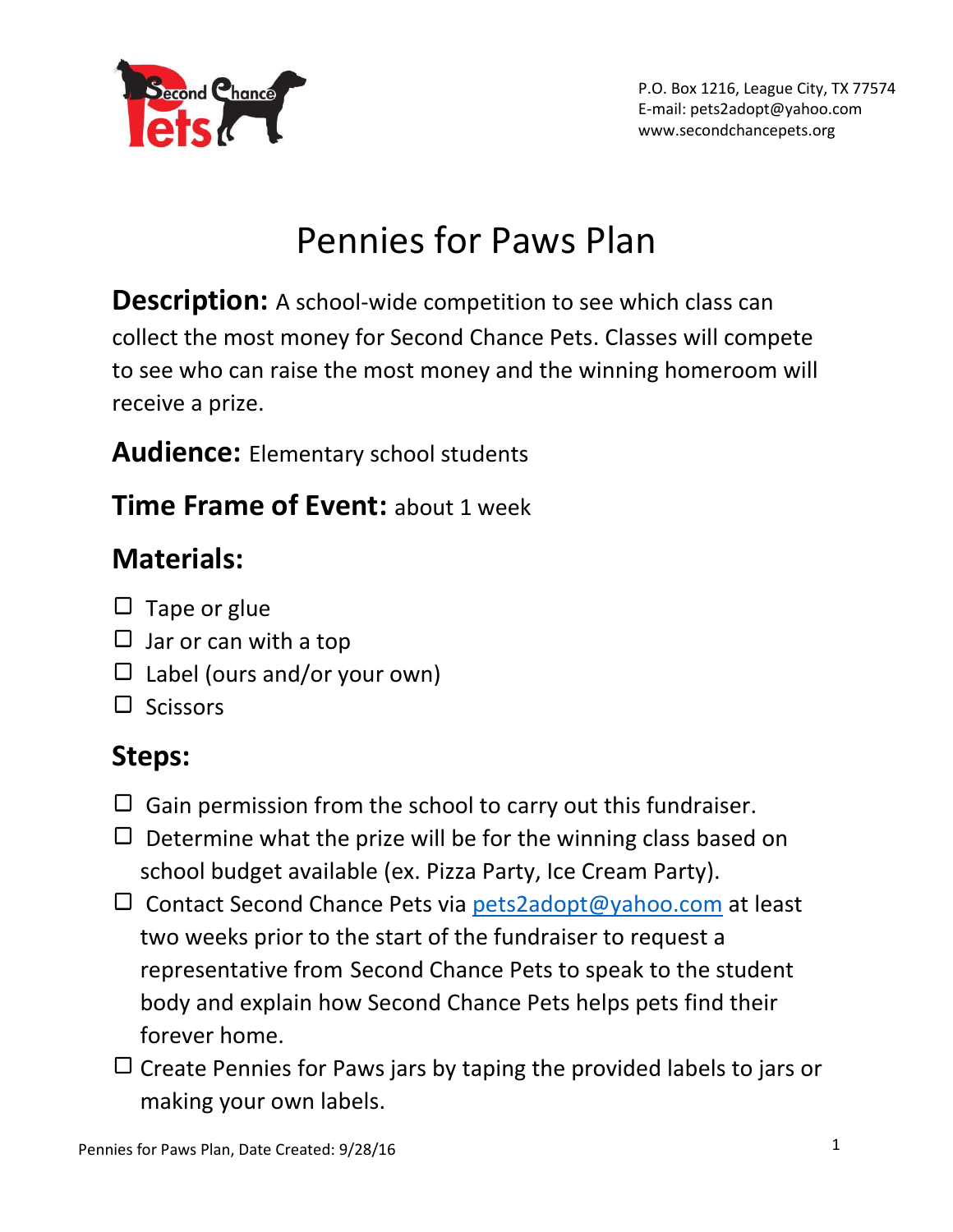

- $\Box$  Place decorated jars in home rooms at school.
- $\Box$  Provide teachers with a parent handout describing the fundraiser for students to take home to their parents.
- $\Box$  Send parent handout home with all students one week prior to conducting the fundraiser.
- $\Box$  Collect and count the money at the end of the week.
- $\Box$  Email Second Chance Pets at [pets2adopt@yahoo.com](mailto:pets2adopt@yahoo.com) to request a representative from Second Chance Pets pick up the donation.



#### **Tips for Success:**

- Homeroom classes may enjoy selecting a team name with an "animal" focus.
- Homeroom classes may find it more fun to create their own jar labels especially if they have elected to create team name.
- Each homeroom class could create a "Pennies for Paws" poster to be displayed on their homeroom door. And, a second place prize could be awarded to the homeroom with the most original poster.
- Frequently sharing which class is in the lead may increase competition between classes; however, this will require each homeroom teacher to count the money at the end of each day.
- Setting classroom and school wide goals will help raise more money.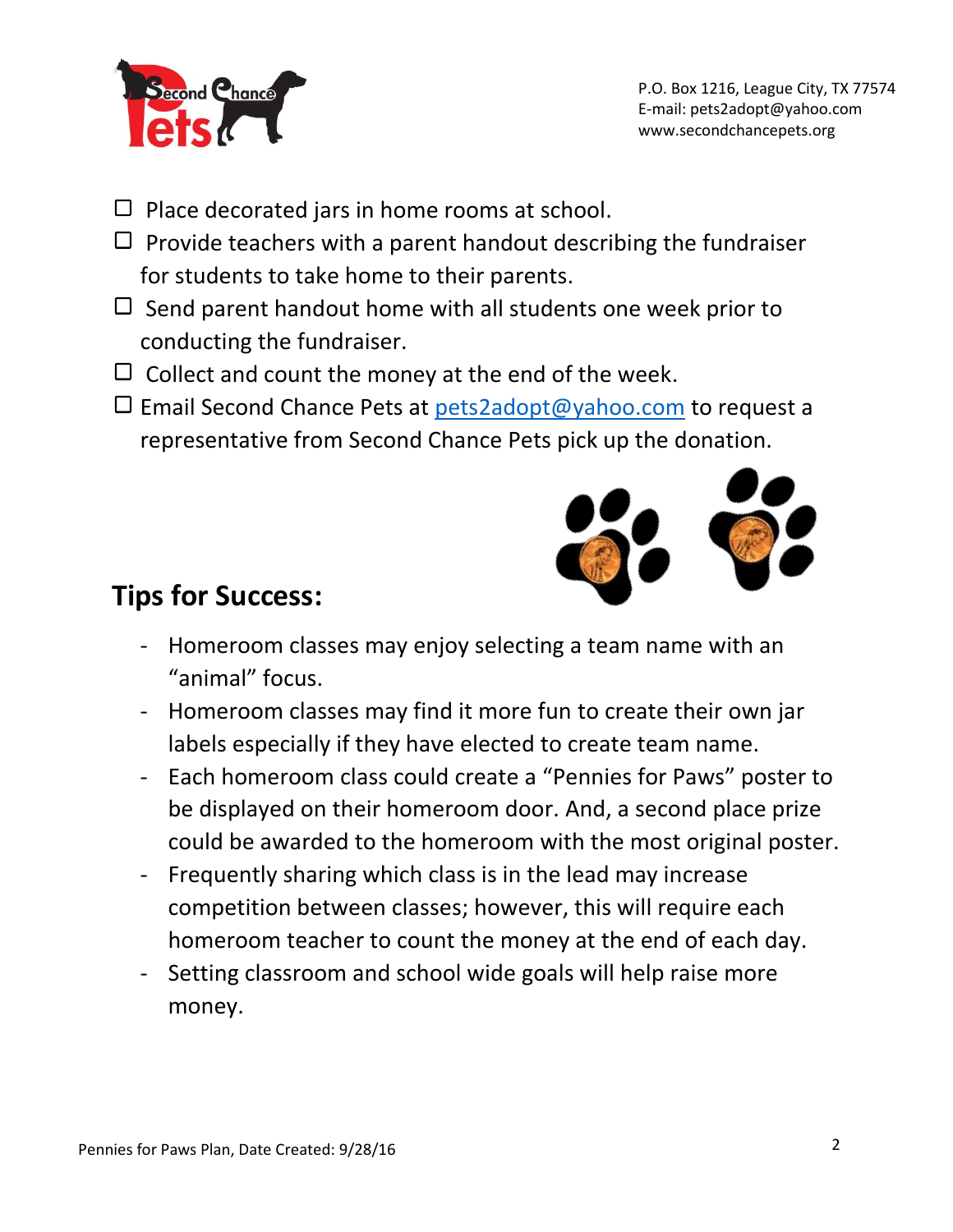

P.O. Box 1216, League City, TX 77574 E-mail: pets2adopt@yahoo.com www.secondchancepets.org



Donate your spare change and make a difference!



## **Pennies for Paws**

Help Second Chance Pets provide even more pets with second chances to find forever homes!



Donate your spare change and make a difference!